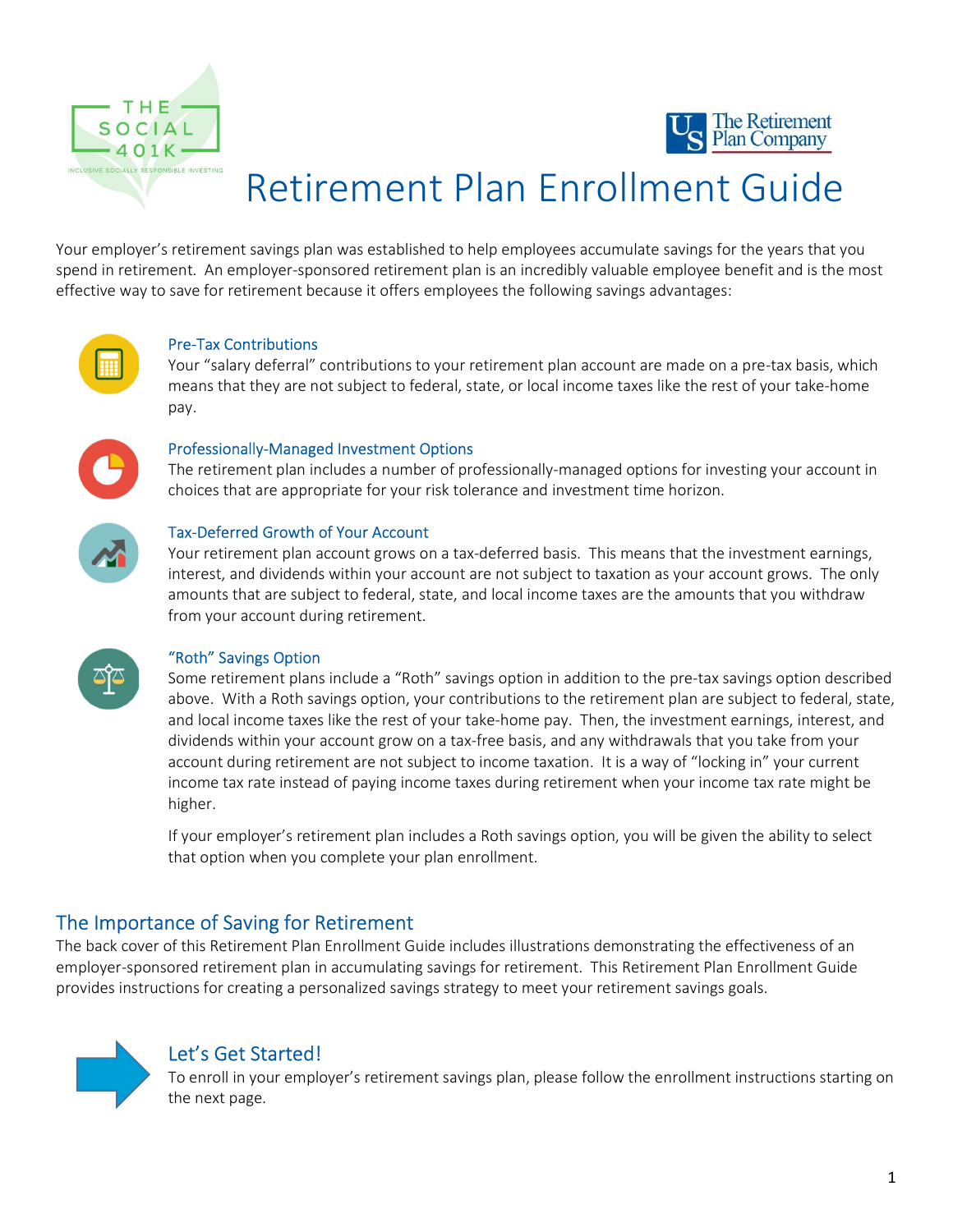# How To Enroll In The Plan

Please follow the below steps to enroll in the plan and establish your comprehensive retirement savings strategy.

- 1) Go to www.trpc401k.com.
- 2) The first time you log into your account, click "New User" in the top left corner of the log-in tile.



3) Then, select the "Request User ID and Password" option on the New User tile. Enter your Social Security Number (no dashes), your Birth Date (MM/DD/YYYY), and Zip Code and select "Next". You will then be asked to verify your Birth Date and Zip Code.



- 4) Once logged in, you will be asked to answer three Security Questions and change your User ID and Password. You will have the opportunity to enter an email address and/or phone number (voice or text) that can be used to send your one-time PIN for future log-ins.
- 5) On the "Enrollment Selections" page, select *iJoin® On-Track Enrollment* and follow the steps to complete your plan enrollment.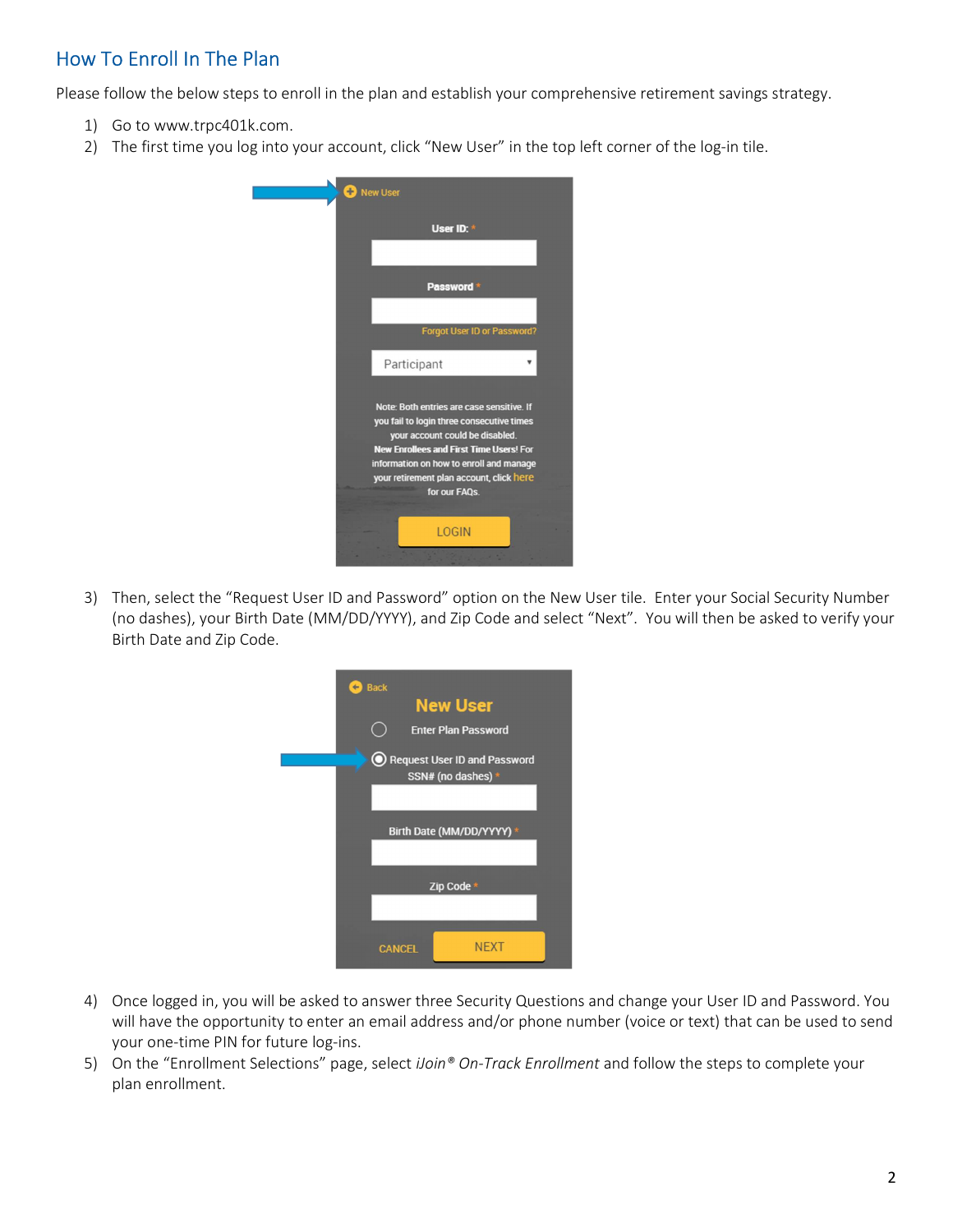# "Roll Over" Another Retirement Savings Account Into Your Plan Account

You have the option to complete a tax-free transfer from your account in a previous employer's retirement plan or from a personal IRA into your plan account as a "Rollover". A Rollover is a popular way of combining all of your retirement savings in a single account instead of maintaining separate retirement plan accounts.

If you wish to complete a Rollover, please do the following:

- 1) Log into your plan account.
- 2) Go to Forms & Reports $\rightarrow$ Forms.
- 3) Under "Select form group" choose "Rollover Money Into Your Plan" and under "Select form" choose "Rollover Form", then click "Get Results" to download the form.
- 4) Follow the instructions on the "Making Rollovers Into Your Retirement Plan" page to complete the rollover into your account.

# Other Plan Information

A detailed description of all the rules that govern the plan can be found in the Summary Plan Description. If you have not yet received a copy of the Summary Plan Description you may obtain it by requesting a copy from your employer's Plan Representative(s).

# **Questions**

If you have questions about plan rules and features, setting up your account, or navigating the user site, please call TRPC Client Services at 888-673-5440, Monday through Friday between 8am-8pm ET.